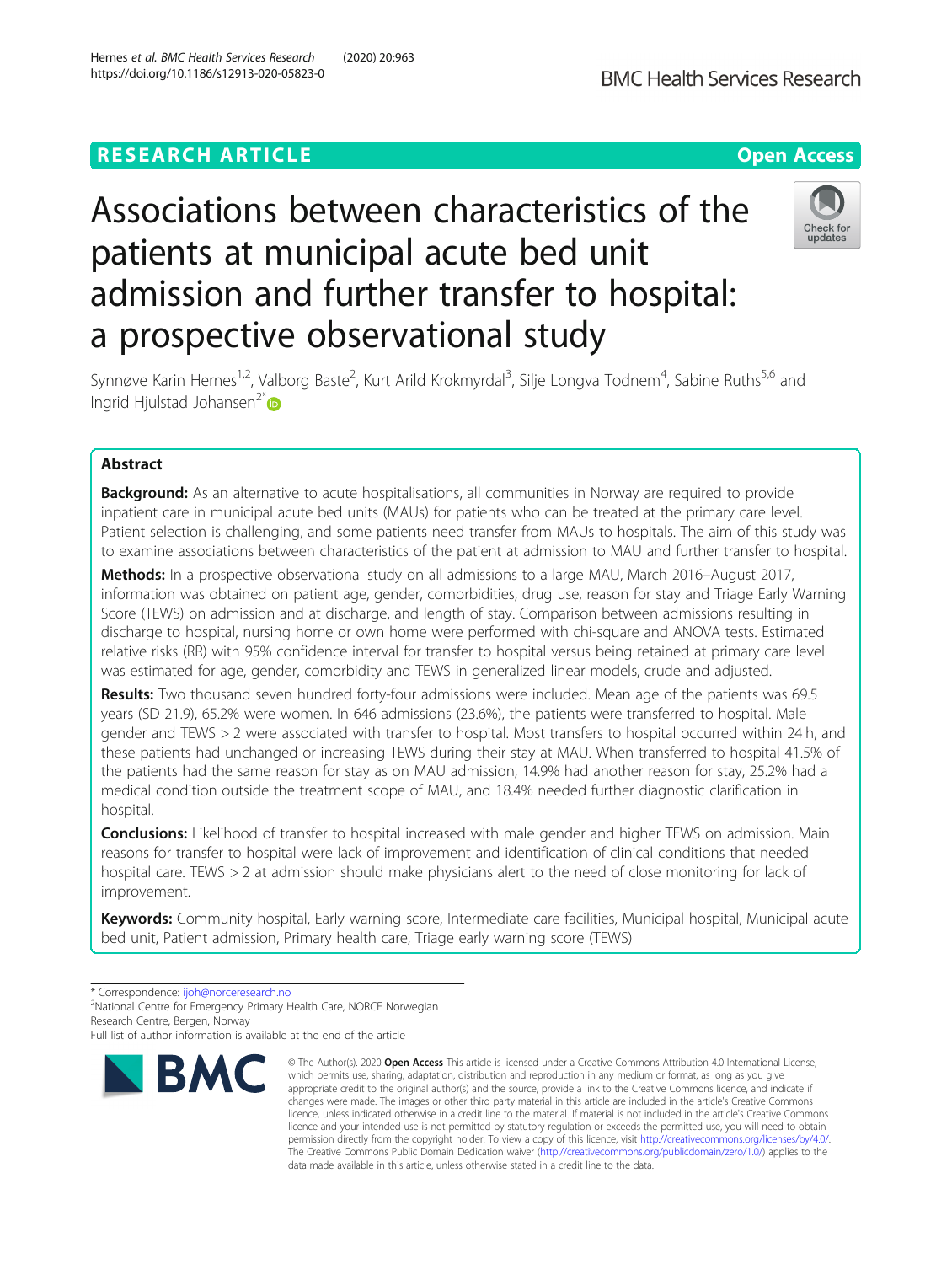## Background

In many countries there is an increasing burden on health services, in particular hospital services, from demographic changes and more patients living longer with chronic health problems. In Norway, municipal acute bed units (MAUs) were launched as part of the governmental Coordination Reform to reduce acute hospitalisations [\[1](#page-7-0)]. MAUs were established in many municipalities from 2012 and mandated by the Government from 2016. MAUs are intended for short-term stays and shall provide inpatient care for patients with clinical conditions that can be treated and cared for at the community care level, and who otherwise would have been admitted to hospital [[2](#page-7-0)]. The Norwegian public health care is organised as primary health care (general practice, emergency primary health care clinics, home care, nursing homes and MAUs) and specialist health services (hospitals, outpatient specialist care, contract specialists), with mandatory gatekeeping between the service levels.

The establishment of MAUs has contributed to reduced numbers of emergency admissions to hospitals, especially for elderly patients [[3\]](#page-7-0). Qualitative studies have shown that patients admitted to MAUs were more satisfied with their stay than patients admitted to hospitals [[4,](#page-7-0) [5\]](#page-7-0). However, referring general practitioners (GPs) have described the selection of patients to MAU as challenging [\[6](#page-7-0), [7\]](#page-7-0). Concerns have been raised about low quality of selection, particularly in emergency primary health care clinics, due to time constraints and limited patient information available [[8\]](#page-7-0). Health professionals and researchers have questioned patient safety at the MAUs, partly due to risk of suboptimal diagnostics and treatment  $[6–10]$  $[6–10]$  $[6–10]$  $[6–10]$  $[6–10]$ . A hospital study in Norway showed reduced mortality among elderly patients treated in specialised geriatric hospital units compared with those treated in general medical wards [[11\]](#page-7-0). For older patients, lower care level or less specialised units may lead to delayed diagnostic conclusions and reduced therapeutic quality [\[10](#page-7-0)].

Although patients admitted to MAUs are supposed to be treated and cared for at the community level, studies and reports show that 7.5 -15.0% of patients were transferred to hospitals  $[8, 12, 13]$  $[8, 12, 13]$  $[8, 12, 13]$  $[8, 12, 13]$  $[8, 12, 13]$  $[8, 12, 13]$ , some of them with clinical conditions outside the treatment scope for MAUs [\[8](#page-7-0)]. To improve the selection of patients admitted to MAUs and to increase patient safety, we need to understand the reasons for hospital transfer.

#### Methods

The aim of this study was to examine associations between characteristics of the patients at admission to MAU and further transfer to hospital. We conducted a prospective observational study of all admissions to the MAU in the second-largest city in Norway (278,556 inhabitants by January 2017) during the unit's first 18 months of operation (March 2016 to August 2017). The MAU unit had 5 beds at opening, and gradually expanded to 34 beds by January 2017. The unit is colocated with the emergency primary health care clinic. Travel time by car or ambulance from MAU to the city's two hospitals is approximately 5 min. The unit is staffed with GPs and nurses 24/7. It has its own laboratory for bedside tests, and extended test-batteries can be analysed twice daily at the nearby hospitals. X-ray of skeleton, thorax and abdomen can be taken during day and evening.

According to the national and local MAU guidelines, eligible patients must be 18 years or older and be expected to recover within 3 days. They need referral by a general practitioner or a physician at the emergency primary health care clinic. From January 2017 hospital physicians could transfer patients to the MAU within 24 h after arrival at the emergency department of the hospital.

#### Data collection

During the study period, routinely registered information was extracted from the patients' electronic medical records. For each admission, we collected administrative data about date and time of admission and discharge, workplace of referring physician, and which care level the patients were discharged to (home, nursing home or hospital).

We collected information about the patients' age and gender, reason for stay, comorbidities and number of drugs used regularly. Reasons for stay on admission were recorded in categories corresponding to the subgroups in the mandatory reports to the Norwegian Directorate of Health: Musculoskeletal symptoms, observation, infection, dehydration, psychiatric symptoms, constipation, social causes, chronic obstructive pulmonary disease (COPD), diabetes or substance abuse.

A comorbidity was recorded if the patient had a chronic disorder included in any of the following groups: cardiovascular disease, active cancer disease, dementia or other types of reduced cognitive capacity, diabetes mellitus, obstructive lung disorder, metal illness, substance use disorder or neurological disorder. If the patient had several chronic disorders, the number of comorbidities equalled the number of groups which corresponded to at least one of the patient's disorders.

Further, we recorded diagnoses set at discharge (ICPC-2-codes), Triage Early Warning Score (TEWS) at admission and discharge, and appropriateness of admission to MAU. TEWS was routinely measured by nurses as part of the standard clinical observation. TEWS is a validated composite triage score [[14\]](#page-7-0), based on judgement of the patient's vital parameters (respiratory rate,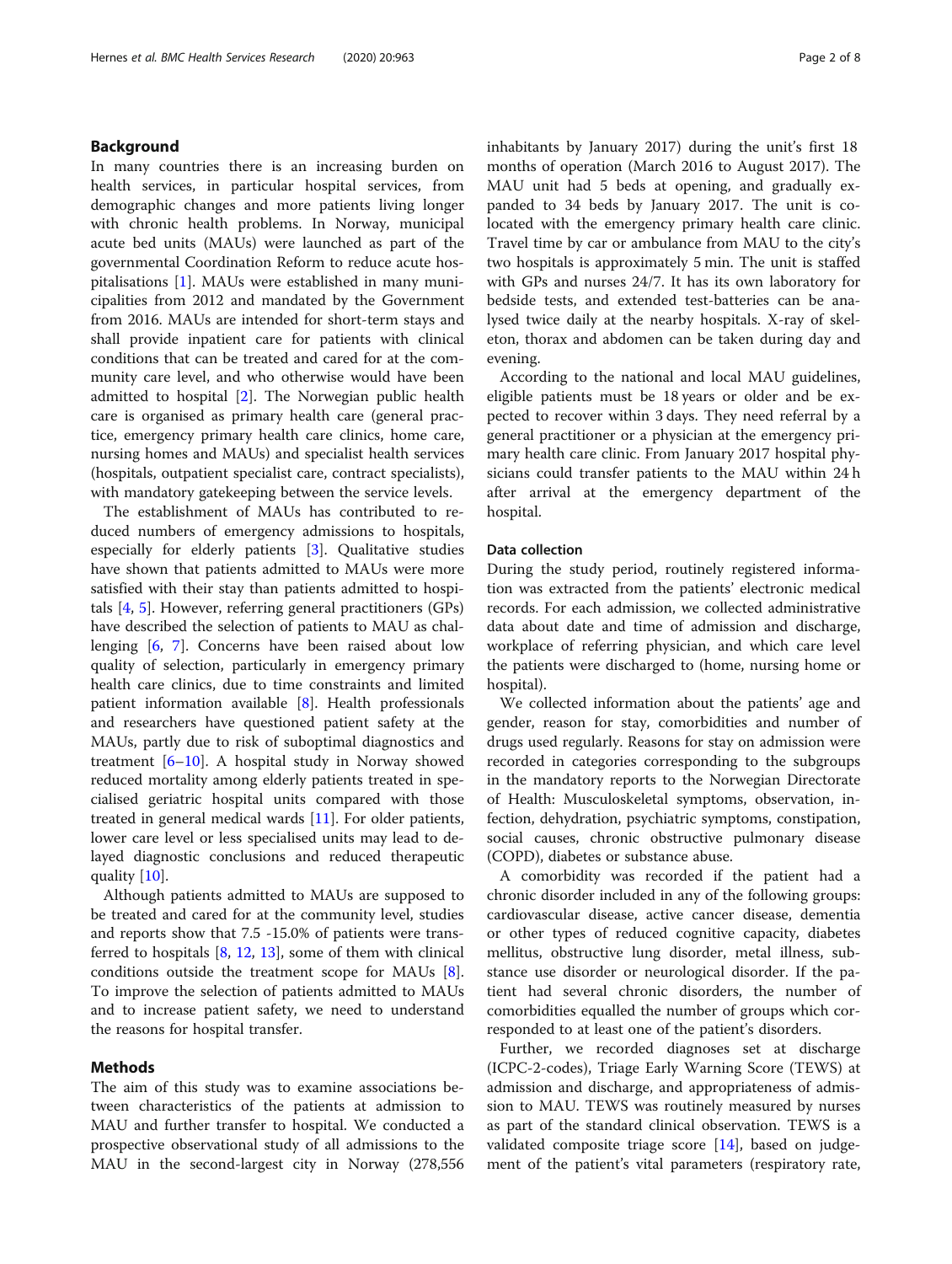heart rate, temperature, systolic blood pressure), level of consciousness, mobility and whether the condition is caused by a trauma. Possible sum scores range from 0 to 16. Appropriateness of care level was assessed by the responsible physician for discharge from the MAU. The physician compared reason for stay to local MAU admission guidelines, and classified the admission according to how it conformed to the guidelines: (1) Appropriate, (2) needed other care at community level, or (3) needed hospital admission.

The number of registered comorbidities was categorized as  $0, 1, 2,$  or  $> 3$ . Length of stay was given in hours and recalculated into shorter than 1 day, 1–3 days and longer than 3 days.

Diagnoses at end of stay were coded according to ICPC-2 codes. The ICPC-2 codes were recoded into categories corresponding to reasons for stay. Some ICPCcodes represented severe conditions that were not eligible for treatment at MAU. These were recoded as "Reason for stay outside MAU's scope". All admissions resulting in transfer to hospital were divided into 4 subgroups: (1) Reason for stay at transfer to hospital was similar to reason for stay on admission to the MAU and within the MAU's scope of treatment, (2) reason for stay at transfer to hospital was different from reason for stay on admission to the MAU but still within MAU's scope of treatment, (3) reason for stay at transfer was outside MAU's scope of treatment, and (4) the patient needed further diagnostic clarification at hospital.

#### Statistical analysis

Descriptive statistics of characteristics of admissions were number, percentages, mean, standard deviation (SD), and when appropriate, median and range. Chisquared test and ANOVA were used for comparison between admissions discharged to different care levels. Care level was dichotomized into a new variable 'Transfer to hospital', yes and no (returning home or being transferred to nursing home) and used as dependent variable in the statistical models. Reported TEWS ranged from 0 to 9, with a low number of cases in the range 6– 9 (score 6: 31 cases, 7: 11, 8: 7, 9: 3). For the descriptive analyses TEWS was used as a continuous variable. For the other analyses TEWS 6–9 was pooled to make the analyses more robust. Generalized linear model (GLM) was applied to estimate the relative risk (RR) with 95% confidence interval (CI) for Transfer to hospital after the stay at MAU. RR was calculated for the independent variables gender (female as reference), age groups (17–52 years as reference, 53–75 years, 76–85 years and 86–102 years), comorbidities (0 as reference, 1, 2 and 3 or more comorbidities) and TEWS (0 as reference, 1, 2, 3, 4, 5, and 6 to 9) for all reasons for stay. Both crude estimates and estimates adjusted for all variables were presented. As some patients had several admissions to MAU during the study period, robust standard error estimates were used in the GLM analyses to account for dependency between admissions. Data analysis were conducted using IBM SPSS Statistics 25 and STATA (15.1).

## Results

During the study period, there were 2748 admissions to the MAU. The admissions were dispersed on 2268 individual patients. One thousand seven hundred ninety-two patients were admitted only once, 317 twice, and the remaining 159 three or more times. Four patients who received terminal palliative care, died during their stay, and were excluded from further analysis. No other patients died during the stay at the MAU.

The study thus comprised 2744 admissions, in which the patients had mean age 69.5 years (SD 21.9), median age 77 years (range 17–102), and 65.2% were women. In most admissions ( $n = 2567, 93.5%$ ) the patient lived in the municipality the MAU was supposed to serve. In the remaining 177 admissions, the patients were tourists. At admission the most frequent reasons for stay were musculoskeletal symptoms (37.2%), observation (24.3%) and infection (19.5%). In 32.8% of the admissions, the patients had no comorbidity, and 32.2% had one comorbidity.

#### Care level at discharge

After the stay at MAU, 1812 (66.0%) patients were discharged to their home, 286 (10.4%) to nursing homes, and 646 (23.6%) to hospitals (Table [1](#page-3-0)). Workplace of the referring physician had no association with where the patients were transferred to. The patients discharged to nursing homes were generally older, had more comorbidities, and used more drugs than the other patients. In the 1110 admissions where the patients were discharged from the MAU within 24 h, 434 (39.1%) were transferred to hospital. At discharge, 2507 (91.4%) of MAU admissions were considered appropriate according to the guidelines.

## Change in reason for stay at transfer to hospital

Table [2](#page-4-0) shows change in reason for stay between admission and transfer for the 646 patients transferred to hospital. In 268 (41.5%) transfers, the reason for stay was unchanged from the point of admission. In 96 (14.9%) transfers, the reason for stay at transfer was different from the reason for stay at admission, but still within the treatment scope of MAU. In 163 (25.2%) transfers, a severe condition beyond the scope of treatment at MAU had been discovered. For the remaining 119 (18.4%) transfers, the patient needed further diagnostic clarification in hospital. Apart from MAU admissions related to psychiatric symptoms, infections, and diabetes mellitus, at least half of the transfers to hospital were due to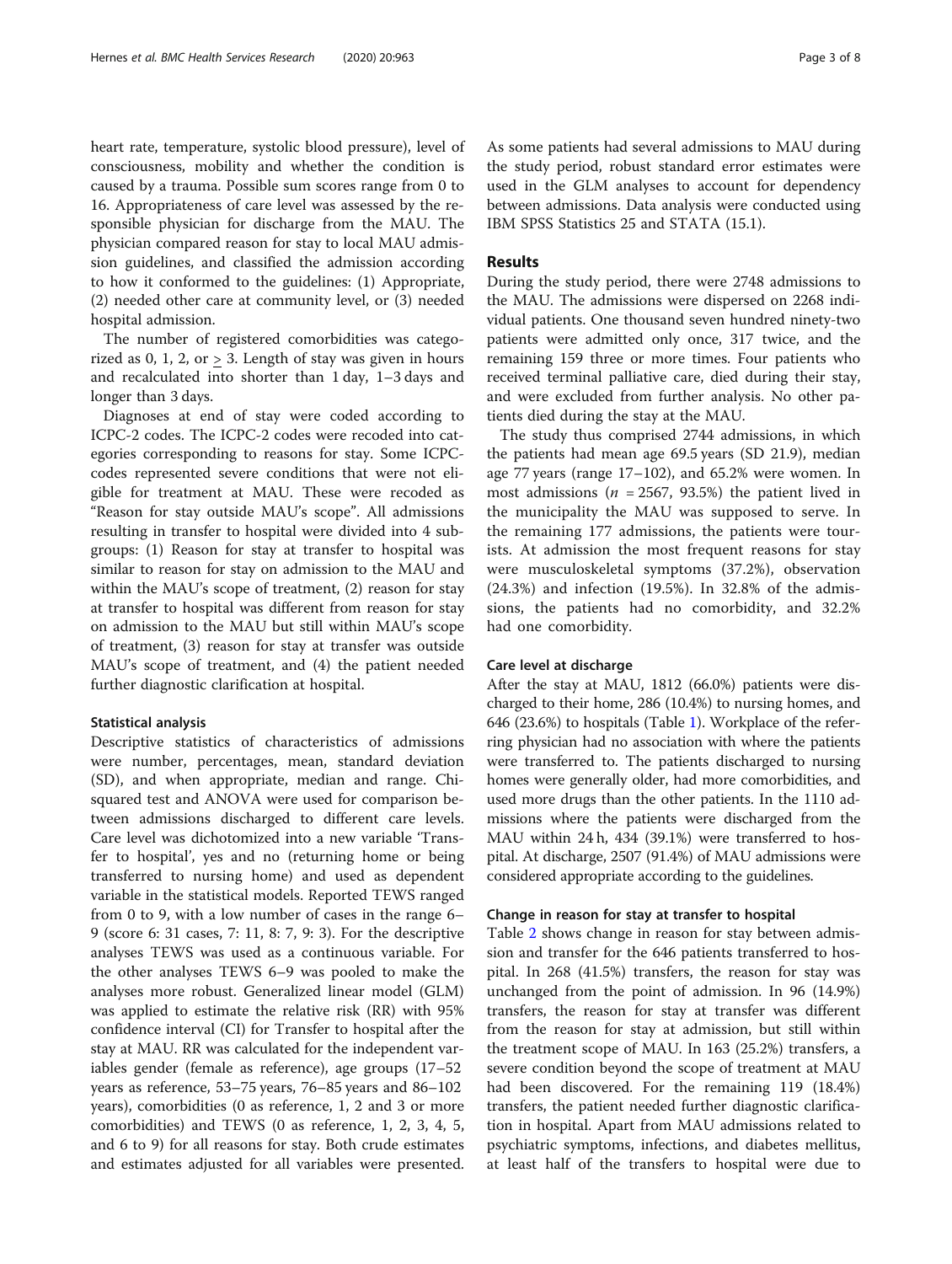## <span id="page-3-0"></span>Table 1 Patient characteristics and administrative data by transfer to different care levels

|                                        | <b>Transferred to care level</b> |      |      |             |                     |      |             |          |      |             |         |
|----------------------------------------|----------------------------------|------|------|-------------|---------------------|------|-------------|----------|------|-------------|---------|
|                                        | <b>Total</b>                     | Home |      |             | <b>Nursing home</b> |      |             | Hospital |      |             | P-value |
|                                        | N                                | N    | $\%$ |             | n                   | $\%$ |             | n        | %    |             |         |
| <b>Total</b>                           | 2744                             | 1812 | 66.0 |             | 286                 | 10.4 |             | 646      | 23.6 |             |         |
| Gender                                 |                                  |      |      |             |                     |      |             |          |      |             | 0.001   |
| Male                                   | 954                              | 607  | 63.6 |             | 85                  | 8.9  |             | 262      | 27.5 |             |         |
| Female                                 | 1790                             | 1205 | 67.3 |             | 201                 | 11.2 |             | 384      | 21.5 |             |         |
| Number of comorbidities ( $n = 2712$ ) |                                  |      |      |             |                     |      |             |          |      |             | < 0.001 |
| $\mathbf 0$                            | 900                              | 671  | 74.5 |             | 41                  | 4.6  |             | 188      | 20.9 |             |         |
| -1                                     | 883                              | 580  | 65.7 |             | 84                  | 9.5  |             | 219      | 24.8 |             |         |
| $\overline{2}$                         | 609                              | 358  | 58.8 |             | 85                  | 13.9 |             | 166      | 27.3 |             |         |
| $3+$                                   | 320                              | 182  | 56.8 |             | 70                  | 21.9 |             | 68       | 21.3 |             |         |
| Reason for stay ( $n = 2743$ )         |                                  |      |      |             |                     |      |             |          |      |             | < 0.001 |
| Musculoskeletal symptoms               | 1022                             | 643  | 62.9 |             | 160                 | 15.7 |             | 219      | 21.4 |             |         |
| Observation                            | 667                              | 477  | 71.5 |             | 53                  | 8.0  |             | 137      | 20.5 |             |         |
| Infection                              | 535                              | 362  | 67.7 |             | 29                  | 5.4  |             | 144      | 26.9 |             |         |
| Dehydration                            | 128                              | 85   | 66.4 |             | 10                  | 7.8  |             | 33       | 25.8 |             |         |
| Psychiatric symptoms                   | 93                               | 43   | 46.2 |             | 7                   | 7.6  |             | 43       | 46.2 |             |         |
| Constipation                           | 86                               | 62   | 72.1 |             | 5                   | 5.8  |             | 19       | 22.1 |             |         |
| Social causes                          | 83                               | 48   | 57.8 |             | 17                  | 20.5 |             | 18       | 21.7 |             |         |
| Chronic obstructive pulmonary disease  | 82                               | 56   | 68.3 |             | 2                   | 2.4  |             | 24       | 29.3 |             |         |
| Diabetes mellitus                      | 33                               | 28   | 84.8 |             | 0                   | 0.0  |             | 5        | 15.2 |             |         |
| Substance abuse                        | 14                               | 8    | 57.1 |             | 2                   | 14.3 |             | 4        | 28.6 |             |         |
| Workplace of referring physician       |                                  |      |      |             |                     |      |             |          |      |             | 0.312   |
| Emergency primary health care clinic   | 2464                             | 1614 | 65.5 |             | 262                 | 10.6 |             | 588      | 23.9 |             |         |
| General Practice                       | 185                              | 127  | 68.7 |             | 15                  | 8.1  |             | 43       | 23.2 |             |         |
| Hospital                               | 77                               | 60   | 77.9 |             | 7                   | 9.1  |             | 10       | 13.0 |             |         |
| Other                                  | 18                               | 11   | 61.1 |             | 2                   | 11.1 |             | 5        | 27.8 |             |         |
| Length of stay                         |                                  |      |      |             |                     |      |             |          |      |             | < 0.001 |
| Shorter than 1 day                     | 1110                             | 639  | 57.6 |             | 37                  | 3.3  |             | 434      | 39.1 |             |         |
| $1 - 3$ days                           | 1053                             | 796  | 75.6 |             | 106                 | 10.1 |             | 151      | 14.3 |             |         |
| Longer than 3 days                     | 581                              | 377  | 64.9 |             | 143                 | 24.6 |             | 61       | 10.5 |             |         |
| Judged appropriateness of care level   |                                  |      |      |             |                     |      |             |          |      |             | < 0.001 |
| Appropriate                            | 2507                             | 1747 | 69.7 |             | 263                 | 10.5 |             | 497      | 19.8 |             |         |
| Needed other care at community level   | 82                               | 54   | 65.9 |             | 22                  | 26.8 |             | 6        | 7.3  |             |         |
| Needed hospital admission              | 155                              | 11   | 7.1  |             | 1.                  | 0.6  |             | 143      | 92.3 |             |         |
|                                        | Mean                             | Mean | SD   | 95% CI      | Mean                | SD   | 95% CI      | Mean     | SD   | 95% CI      |         |
| Age                                    | 69.5                             | 67.0 | 22.6 | 65.9-68.0   | 83.1                | 11.7 | 81.7-84.4   | 70.6     | 20.9 | 69.0-72.2   | < 0.001 |
| Number of regular medications          | 5.1                              | 4.7  | 4.1  | $4.5 - 4.9$ | 6.7                 | 3.8  | $6.3 - 7.2$ | 5.3      | 4.2  | $5.0 - 5.7$ | < 0.001 |

conditions other than those for which the patient had been admitted to MAU.

## Factors associated with transfer to hospital

Patients admitted to the MAU due to psychiatric symptoms, chronic obstructive pulmonary disease, substance abuse, infection, or dehydration, were more frequently transferred to hospital than others (Table 1). Men had increased relative risk for hospitalisation (Table [3](#page-4-0)). When adjusted for age, comorbidities and TEWS, men still had 22% higher risk for hospitalisation. The relative risk for hospitalisation also increased with increasing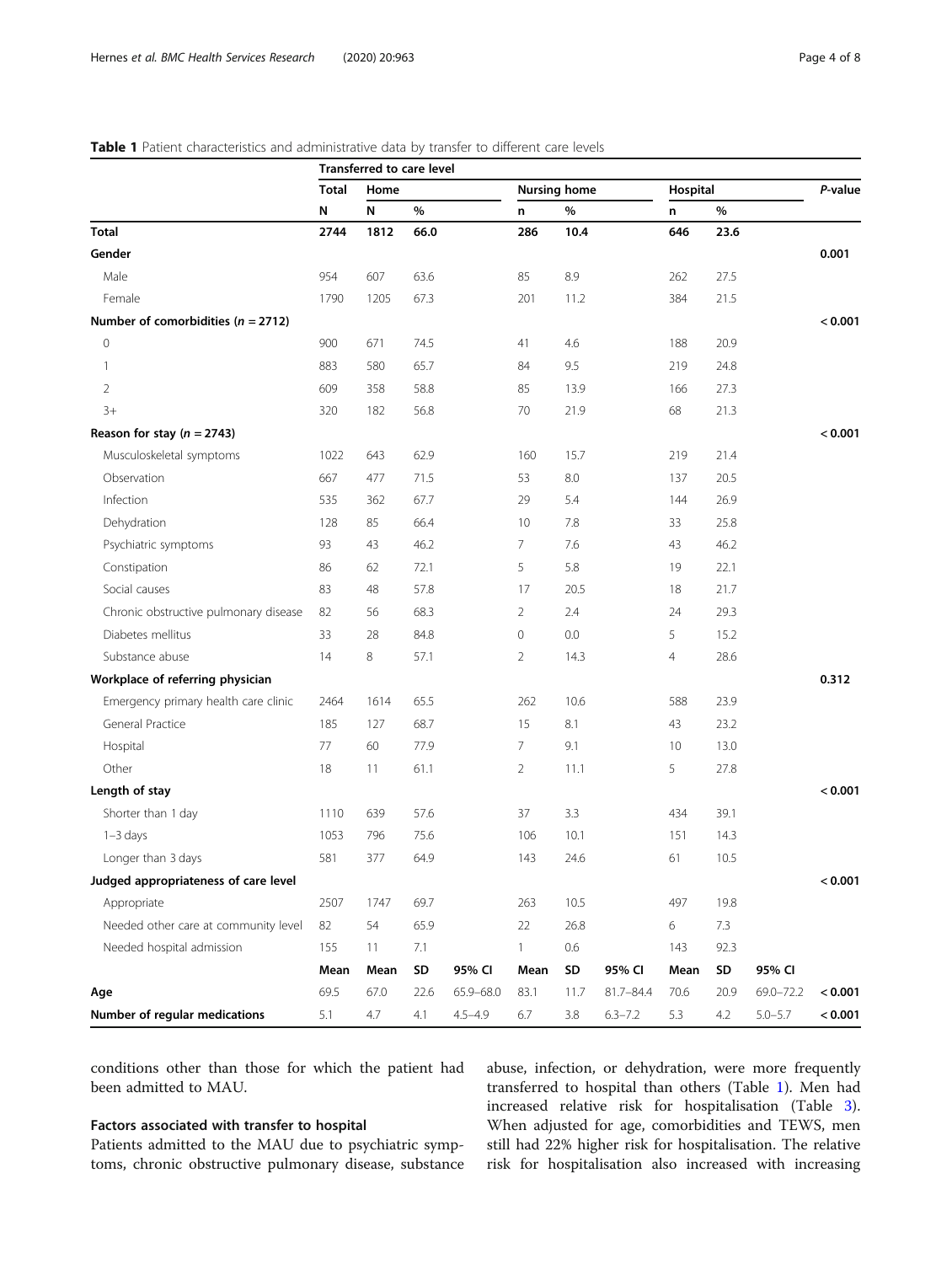| Reason for stay at admission          | Reason for stay at transferal to hospital |                                    |                          |                                                          |      |                                            |      |                                                 |      |  |
|---------------------------------------|-------------------------------------------|------------------------------------|--------------------------|----------------------------------------------------------|------|--------------------------------------------|------|-------------------------------------------------|------|--|
|                                       | All hospitalised patients                 | Same as at<br><b>MAU</b> admission |                          | Other reason<br>for stay than at<br><b>MAU</b> admission |      | <b>Diagnoses</b><br>outside MAU's<br>scope |      | Need for further<br>diagnostic<br>clarification |      |  |
|                                       | N                                         | n                                  | $\%$                     | n                                                        | %    | n                                          | %    | n                                               | %    |  |
| Musculoskeletal symptoms              | 219                                       | 110                                | 50.2                     | 30                                                       | 13.7 | 56                                         | 25.6 | 23                                              | 10.5 |  |
| Infection                             | 144                                       | 92                                 | 63.9                     | $\overline{7}$                                           | 4.9  | 16                                         | 11.1 | 29                                              | 20.1 |  |
| Observation                           | 137                                       | $\overline{\phantom{a}}^a$         | $\overline{\phantom{m}}$ | 37                                                       | 27.0 | 58                                         | 42.3 | 42                                              | 30.7 |  |
| Psychiatric symptoms                  | 43                                        | 41                                 | 95.3                     | $\circ$                                                  | 0.0  | 2                                          | 4.7  | $\mathbf{0}$                                    | 0.0  |  |
| Dehydration                           | 33                                        | 2                                  | 6.1                      | 9                                                        | 27.3 | 14                                         | 42.4 | 8                                               | 24.2 |  |
| Chronic obstructive pulmonary disease | 24                                        | 12                                 | 50.0                     | 5                                                        | 20.8 | 5                                          | 20.8 | $\overline{2}$                                  | 8.4  |  |
| Constipation                          | 19                                        | 8                                  | 42.1                     | $\mathbf{0}$                                             | 0.0  | 6                                          | 31.6 | 5                                               | 26.3 |  |
| Social causes                         | 18                                        | 0                                  | 0.0                      | 6                                                        | 33.4 | $\overline{4}$                             | 22.2 | 8                                               | 44.4 |  |
| Diabetes mellitus                     | 5                                         | 3                                  | 60.0                     | $\mathbf 0$                                              | 0.0  |                                            | 20.0 |                                                 | 20.0 |  |
| Substance abuse                       | 4                                         | 0                                  | 0.0                      | $\overline{2}$                                           | 50.0 |                                            | 25.0 |                                                 | 25.0 |  |
| <b>Total</b>                          | 646                                       | 268                                | 41.5                     | 96                                                       | 14.9 | 163                                        | 25.2 | 119                                             | 18.4 |  |

#### <span id="page-4-0"></span>Table 2 Change in reason for stay between admission and transfer to hospital

<sup>a</sup>Patients admitted to MAU for observation, but needed further diagnostic clarification at hospital, were categorized as "need for further diagnostic clarification"

Table 3 Relative risk for transfer to hospital compared to home or nursing home

|                |           | Transfer to hospital crude |              | Transfer to hospital adjusted <sup>a</sup> |              |                 |  |
|----------------|-----------|----------------------------|--------------|--------------------------------------------|--------------|-----------------|--|
|                | ${\sf N}$ | %                          | <b>RR</b>    | 95% CI                                     | <b>RR</b>    | 95% CI          |  |
| Gender         |           |                            |              |                                            |              |                 |  |
| Female         | 1790      | 21.5                       | $\mathbf{1}$ |                                            | $\mathbf{1}$ |                 |  |
| Male           | 954       | 27.5                       | 1.28         | $[1.11 - 1.48]$                            | 1.22         | $[1.05 - 1.42]$ |  |
| Age            |           |                            |              |                                            |              |                 |  |
| $17 - 52$      | 621       | 21.1                       |              |                                            | $\mathbf{1}$ |                 |  |
| $53 - 75$      | 662       | 24.0                       | 1.14         | $[0.91 - 1.42]$                            | 1.01         | $[0.80 - 1.28]$ |  |
| $76 - 85$      | 706       | 25.9                       | 1.23         | $[0.99 - 1.52]$                            | 1.04         | $[0.82 - 1.32]$ |  |
| $86 - 102$     | 755       | 22.9                       | 1.09         | $[0.87 - 1.35]$                            | 0.95         | $[0.74 - 1.21]$ |  |
| Comorbidities  |           |                            |              |                                            |              |                 |  |
| $\circ$        | 900       | 20.9                       | $\mathbf{1}$ |                                            | $\mathbf{1}$ |                 |  |
|                | 883       | 24.8                       | 1.19         | $[0.99 - 1.42]$                            | 1.15         | $[0.95 - 1.39]$ |  |
| $\overline{2}$ | 609       | 27.3                       | 1.30         | $[1.09 - 1.57]$                            | 1.15         | $[0.94 - 1.40]$ |  |
| $3+$           | 320       | 21.3                       | 1.02         | $[0.80 - 1.29]$                            | 0.86         | $[0.67 - 1.11]$ |  |
| <b>TEWS</b>    |           |                            |              |                                            |              |                 |  |
| $\circ$        | 757       | 19.6                       | $\mathbf{1}$ |                                            | $\mathbf{1}$ |                 |  |
|                | 632       | 18.7                       | 0.95         | $[0.77 - 1.19]$                            | 0.96         | $[0.77 - 1.20]$ |  |
| $\overline{2}$ | 589       | 21.7                       | 1.11         | $[0.90 - 1.37]$                            | 1.11         | $[0.89 - 1.37]$ |  |
| 3              | 341       | 31.1                       | 1.59         | $[1.28 - 1.98]$                            | 1.58         | $[1.26 - 1.98]$ |  |
| 4              | 154       | 34.4                       | 1.76         | $[1.35 - 2.30]$                            | 1.73         | $[1.32 - 2.27]$ |  |
| 5              | 63        | 46.0                       | 2.35         | $[1.74 - 3.19]$                            | 2.30         | $[1.68 - 3.17]$ |  |
| $6 - 9$        | 52        | 53.9                       | 2.75         | $[2.05 - 3.69]$                            | 2.61         | $[1.90 - 3.60]$ |  |

<sup>a</sup>In the adjusted model  $n = 2557$ , due to missing in TEWS ( $n = 156$ ) and comorbidities (additional  $n = 31$ )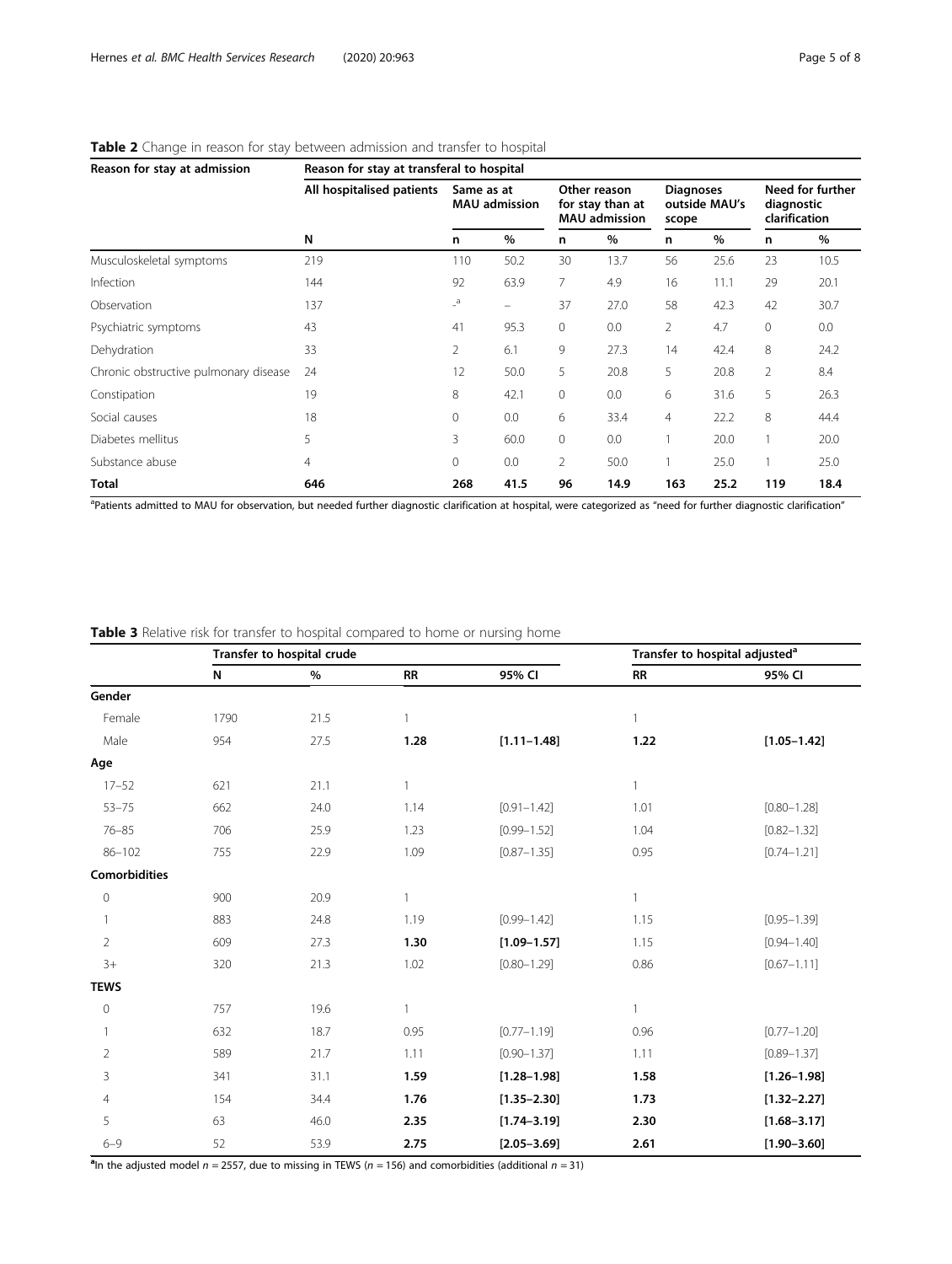TEWS, with a cut-off at 3 (Table [3](#page-4-0)). This effect remained rather unchanged when adjusted for gender, age, and comorbidities.

Development of TEWS during the stay reflected the need for hospitalisation. The patients discharged to their home had lower mean TEWS on admission (mean 1.4, range 0–9), than patients transferred to nursing homes (mean 2.0, range 0–6) and hospitals (mean 2.0, range 0–9). The patients transferred to hospital had unchanged or increased TEWS on transfer, as opposed to patients transferred to nursing home or discharged to home, whose condition improved during the stay (Fig. 1).

## **Discussion**

## Main findings

This prospective observational study of a Norwegian MAU showed that every fourth patient was transferred from MAU to hospital, mostly within 24 h. Patients admitted to the MAU due to psychiatric symptoms, chronic obstructive pulmonary disease, substance abuse, infection or dehydration were more frequently admitted to hospital than others. Hospitalisation was associated with male gender and TEWS > 2. Main reasons for transfer to hospital were deterioration of the clinical condition and identification of clinical conditions that needed hospital care.

## Comparison with other studies

The characteristics of the admissions in our study are mainly in accordance with patient, diagnostic and administrative characteristics of other MAUs in Norway [[13\]](#page-7-0). In national statistics, more than half of the patients were admitted to MAU due to musculoskeletal symptoms, respiratory diseases and need for observation [\[13](#page-7-0)]. Smaller Norwegian studies have found infection as the most frequent reason for stay  $[8, 12]$  $[8, 12]$  $[8, 12]$  $[8, 12]$ . In our study, the most frequent reason for stay was musculoskeletal symptoms. This may partly be due to co-location with the emergency primary health care clinic, which also has x-ray. Many of these patients might previously have been transferred to the orthopaedic department at a general hospital for mobilisation or, if being other places in Norway, needed admission at an orthopaedic department for further diagnostics. The patients in our study were on average younger than in other Norwegian studies [\[8](#page-7-0), [12](#page-7-0)].

The observed patient transfer rate from the MAU to hospitals was 23.6%, as compared to 7.5 -15.0% reported previously  $[8, 12, 13]$  $[8, 12, 13]$  $[8, 12, 13]$  $[8, 12, 13]$  $[8, 12, 13]$  $[8, 12, 13]$ . It has been assumed that geographical distance to hospital care combined with the referring physicians' level of experience, are important determinants for further referral [\[15](#page-7-0)]. Characteristics of the patient population, competence of MAU staff, distance to general hospitals, and local guidelines for admission and transfer might all contribute to the

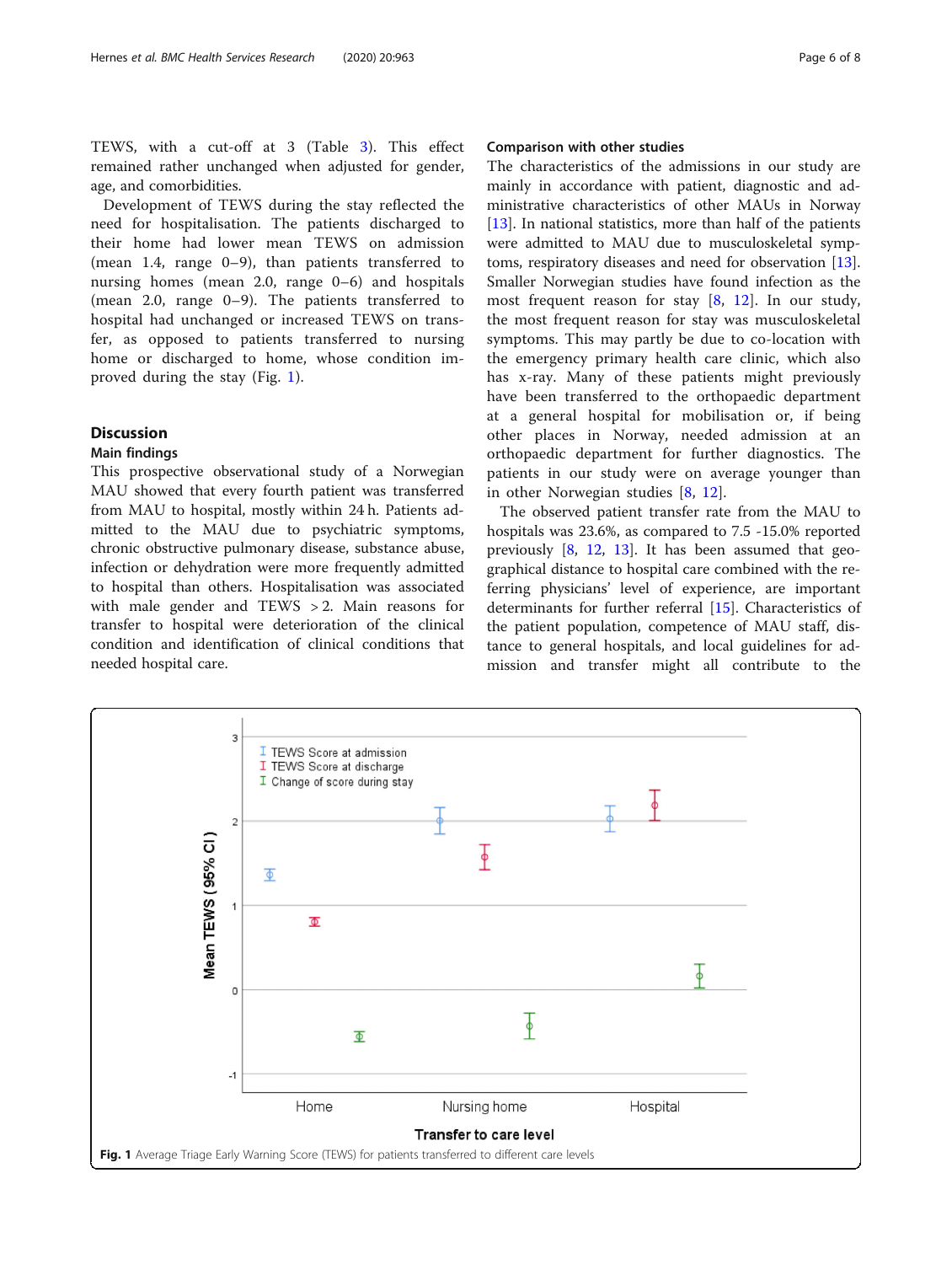differences seen. Although it has been suggested that physicians from emergency primary health care clinics might be less adept at choosing the right patients for admission [[8](#page-7-0), [12\]](#page-7-0), our study showed no association between the workplace of the referring physician and where the patient was discharged to.

In our study, most hospital transfers happened within 24 h, and there were no unexpected deaths. Rapid identification of patients in need of specialized health care might give a low risk of delayed interventions. In half of the admissions, the transfer was due to other conditions than the initial reason for stay. These conditions were frequently outside MAU's scope for treatment. Thus, the observation time at MAU might have helped identify a more severe underlying health problem which otherwise might have gone unnoticed.

MAUs might not merely be an alternative to hospitals, but also a good alternative for patients in need of observation [\[6](#page-7-0), [15,](#page-7-0) [16\]](#page-7-0). In our study, the observation at MAU uncovered a condition outside MAU's scope for treatment in 25.2% of admissions where the patient was transferred to hospital. The corresponding proportion was 42.3% for admissions due to need for observation. Studies have shown no negative consequences of stays at MAUs as compared to stays in hospitals [[16,](#page-7-0) [17\]](#page-7-0). Still, observing patients' unclear health conditions at the MAU might increase the risk of delayed diagnosis and treatment [[8,](#page-7-0) [10\]](#page-7-0).

We found that patients admitted to the MAU due to psychiatric symptoms, chronic obstructive pulmonary disease, substance abuse, infection, or dehydration, were more frequently transferred to hospital than others. The effect was most pronounced for patients admitted with psychiatric symptoms, where 46.2% were transferred to hospital. More information is needed to understand this finding, and to understand the appropriate use of MAUs for patients with psychiatric symptoms. In a study of a smaller Norwegian MAU, musculoskeletal conditions were the only predictive factor for transfer to a higher care level [[12\]](#page-7-0). In our study, musculoskeletal symptoms were the most common reason for transfer to nursing home. Generally, we may assume that the oldest patients need extended care, rather than advanced medical treatment. The original 3-day limit of stay at MAU was an administrative limit that has since been removed in national guideline updates [\[2](#page-7-0)]. According to national statistics, there has been an increase in the number of stays longer than 3 days [\[13\]](#page-7-0). It might be that the previous 3 day limit caused unnecessary transfers to nursing homes as well as hospitals.

In this study, male gender was associated with transfer to hospital. Higher rate of hospitalisation of men as compared to women has also been found in studies on outcomes of emergency department visits for diverticulitis

[[18](#page-7-0)] and renal colic [\[19\]](#page-7-0). The finding is puzzling, especially as the gender effect remained relatively unchanged when adjusted for age, comorbidities and TEWS. Unfortunately, our data did not allow to adjust for diagnoses. This finding should be further explored in larger studies that include clinical data.

To the best of our knowledge, no previous study on MAUs has included TEWS. Our study showed that patients transferred to nursing homes and hospitals had higher TEWS on admission than patients discharged to their home. The likelihood of transfer to hospital increased at TEWS > 2 on MAU admission. Interestingly, this sum score corresponds to the proposed TEWS' cutoff score for significant pathology [[14\]](#page-7-0). According to the TEWS' manual patients with a sum score > 2 are considered to have significant pathology, and sum score > 4 suggests potentially life- or limb-threatening pathology. In our study the highest recorded sum score was 9, and some of the patients with highest TEWS at admission were discharged to their home or nursing homes. The patients transferred to hospitals had stable or increased TEWS during their MAU stay, as opposed to the patients discharged to their home or nursing home, whose TEWS improved. Therefore, it seems likely that physicians should be alerted when admitting patients with TEWS > 2 to MAUs. They should monitor these patients closely to capture deterioration of the clinical condition. The low sensitivity of a single triage measure to predict care level has been reported elsewhere [[20,](#page-7-0) [21](#page-7-0)]. However, repeated TEWS seems to be a useful way of discovering lack of improvement.

#### Strengths and limitations of the study

The strengths of this study are the large number of consecutive admissions to a MAU and the prospective gathering of complete data sets. Our results are mostly comparable to findings from national statistics. However, differences in reasons for stay and rate of transfer to hospital, especially as compared to findings in other single MAU studies  $[8, 12]$  $[8, 12]$  $[8, 12]$  $[8, 12]$  $[8, 12]$ , suggest that local differences affect the reasons for stay and severity of disease among patients admitted to MAUs.

We used crude groups of chronic diseases and number of regular medications as measures for morbidity. Although presence of diseases within several diagnostic groups and use of multiple medications might be a good approximation for morbidity, the measures do not necessarily reflect frailty or severity of disease. Another limitation of the study is that although reason for stay seemed to affect transfer rate to hospital, the generalized linear model did not allow simultaneous analysis for TEWS and reason for stay, due to many and small subcategories. We therefore performed a logistic regression that allowed for the inclusion of both variables, in